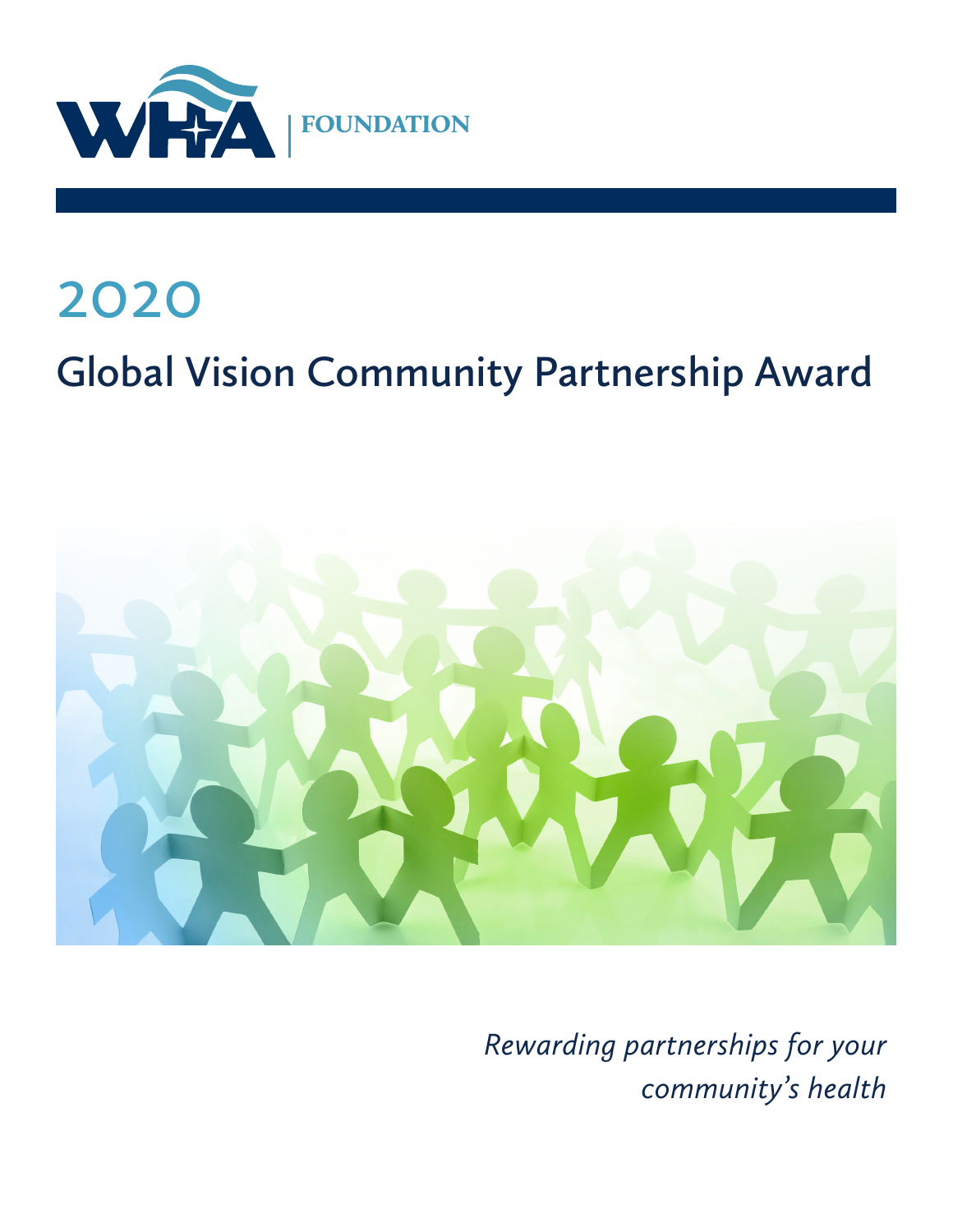#### The Award

The Global Vision Community Partnership Award was established in 1993 by the Wisconsin Hospital Association (WHA) Foundation.

The Award's goal is to provide recognition, financial support and public awareness of a community health initiative or project, created in partnership with a WHA member, that successfully addresses a documented community health need. Partnerships must reach across the community or population served, and the program must be an active, ongoing enterprise at the time of the nomination.

# The 2020 Program

The Award is designed to recognize ongoing community initiatives that may be models for addressing community needs for other regions of the state. By requiring the project to be in existence for two years, the award acknowledges initiatives that are sustainable and demonstrate meeting documented needs and producing measurable outcomes.

# Award Criteria

To be eligible for selection, the project must:

- Be nominated by a WHA hospital member.
- Be an ongoing program, in existence for a minimum of two years (excluding development time).
- Address a documented community health need.
- Use a creative or innovative approach to addressing the need.
- Incorporate a collaborative approach or partnership in development and implementation of the program.
- Produce measurable results.

# Nomination Process

Any Wisconsin Hospital Association hospital member can nominate a project for the Award. Complete the nomination form contained in this brochure. Completed nominations must be received by the WHA Foundation by July 24, 2020.

#### Award Selection Process

A panel of judges will select the winning projects. All nominees will be notified of the final selection.

Winners will receive a commemorative plaque and a \$2,500 unrestricted grant for the winning program.

# For More Information

If you have questions about the Award, contact Leigh Ann Larson at the WHA Foundation, 608-274-1820, or email *[llarson@wha.org](mailto:llarson@wha.org)*. An electronic version of the nomination form is also available on the WHA Web site: [www.wha.org/AboutWHA/WHA-Foundation.](https://www.wha.org/AboutWHA/WHA-Foundation)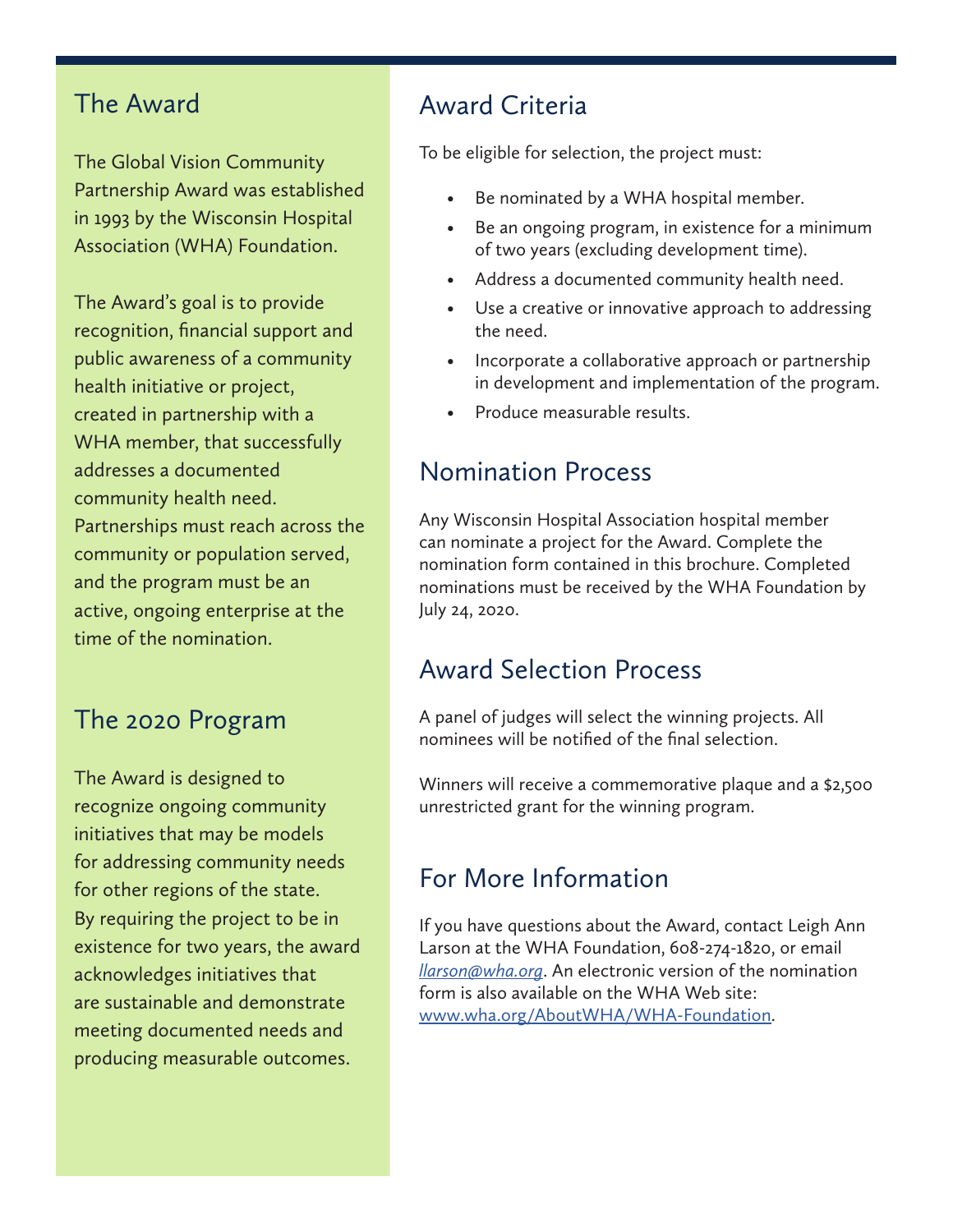# Global Vision Award Nomination Form

**Entries must be received by 5:00 p.m. July 24, 2020**

| (if different than contact person) |                                  |
|------------------------------------|----------------------------------|
|                                    | Telephone ______________________ |

#### How to Enter

**Entries are accepted by email only.** Using the nomination form at [www.wha.org/AboutWHA/WHA-](https://www.wha.org/AboutWHA/WHA-Foundation)[Foundation](https://www.wha.org/AboutWHA/WHA-Foundation), describe the project you are nominating in 1,000 words or less, including:

- The community health need addressed and how it was identified
- Description of the project and its objectives
- The partners/collaborators and their respective roles in developing and implementing the project and meeting the community health need
- The approximate date the project was implemented
- Current source of funding for the project
- Measures used to gauge achievement of objectives and evidence of outcomes to date

#### **Send entries to:**

Leigh Ann Larson WHA Foundation, Inc. Email: [llarson@wha.org](mailto:llarson@wha.org) Phone: 608-274-1820